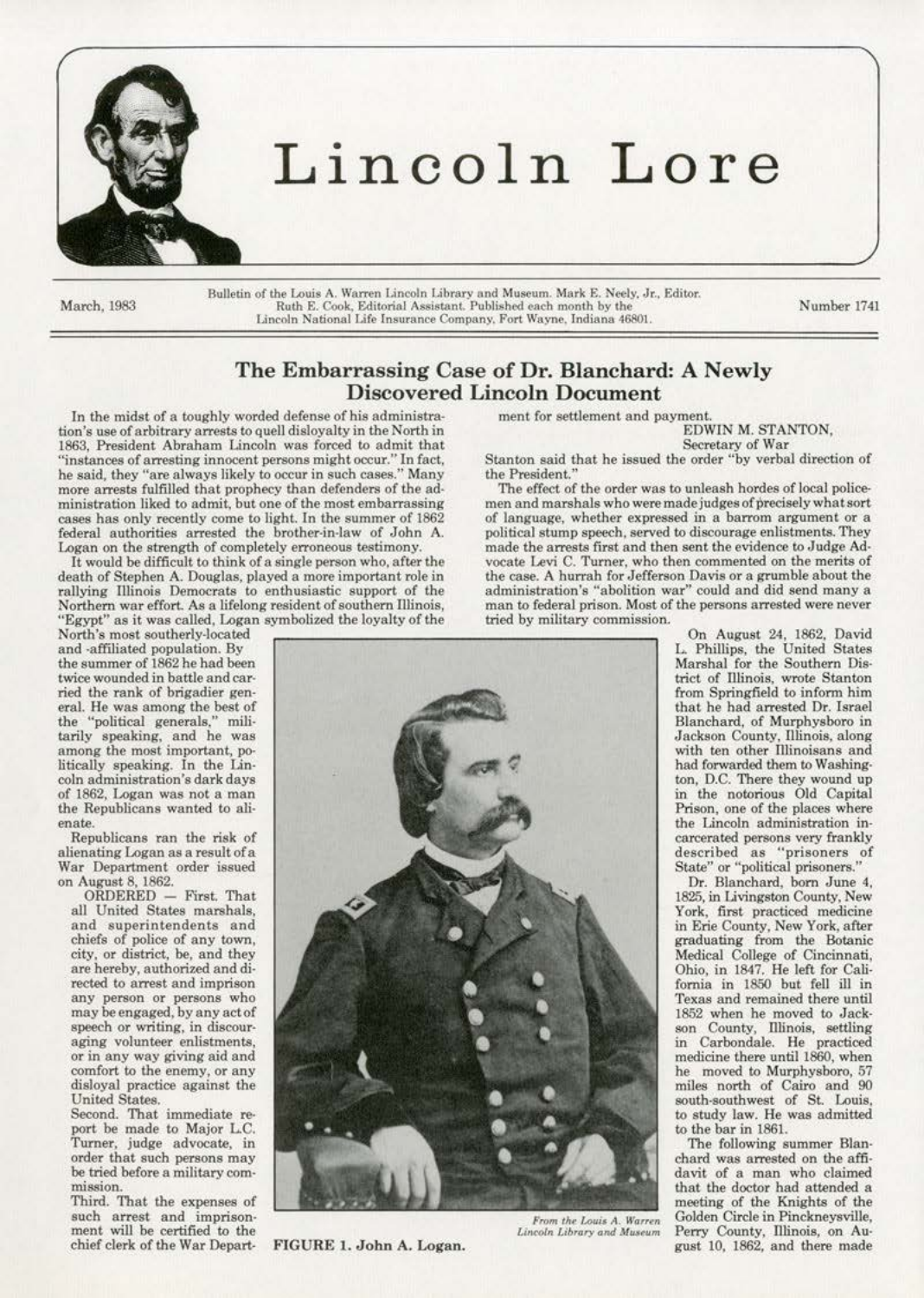

*From the Louis A. Warren*<br>*Lincoln Library and Museum* 

### FIGURE 2. Old Capitol Prison.

disloyal remarks. He was taken to Cairo and from there to Springfield and Marshal Phillips. The marshal sent him to Washington with ten other political prisoners from Illinois.

Phillips was proud of his work. He thought that the affidavits in the various eases proved "that the Knights of the Golden **Circle are a most dangerous and numerous class of people, in**  many parts of Illinois, and that eight of the eleven persons arrested and delivered as aforesaid, are shown to be leading members." The marshal commended administration policy, saying that the "arrests already made in Illinois have had the effect of stimulating enlistments in every disaffected portion of illinois, and it is confidently believed that the firm and **vigorous policy now fairly inaugurated, of arresting and trans**porting beyond the limits of the state, all disloyal and trouble**some persons, will destroy an organization. which by its secret plottings, and open menaces, has prevented thousands from**  entering the army, and spread alarm amongst good and loyal **men. and will give peace and security everywhere in Dlinois."** 

Or. Blanchard had been committed to Old Capitol Prison the day before Phillips wrote his letter, the authorities duly noting his age, place of birth and residence, occupation, denial of guilt, and expression of willingness to take the oath of allegiance to the United States.

On August 30 John A. Logan, temporarily at home in Murphysboro between military campaigns, wrote President Lincoln to give him a markedly different view of Blanchard's case. The doctor, Logan said in the first sentence of his letter, was Logan's brother-in-law. General Logan knew of the charges against Blanchard only what he had read in the Chicago *Tribune* and other newspapers, but he could prove that **what was therein stated was false.** 

Logan wrote a devastatingly effective letter. He established Dr. Blanchard's loyalty to the Union by noting that he had "fre**quently made applications** *to* **me** *to* **assist him in obtaining a**  position in the army, and at one time he tried to get up part of a company that he might enter the army as a Lieutenant." Moving from proof of general loyalty to specific refutation of the charges against the doctor, Logan noted that "many of the most respectable citizens of Murphysboro and vicinity irrespective of party are ready and willing to testify that on the day mentioned in said charges (Aug. 10th. 1862) [he] was during the entire day at home, and was that day and several days before it and at that time attending on a sick child." On the next day Blanchard was present at the meeting of Captain Ward's Company of the 8lst Regiment of IUinois Volunteers in the vicinity of town.

"From my own knowledge of the country," Logan added, "I know that the place designated as the place of tha meeting of the K.G.C.s twenty-eight or thirty miles from Murphysboro and **is not connected by rail·road or steamboat communication. In other words he could not have been here the evening of one day**  and the moming of the next and yet attend a meeting of any kind in that or any part of Perry County." Logan did not know whether his brother-in-law was a member of the Knights of the Golden Circle, but he was "satisfied the published charges are utterly false and have no foundation." Or. Blanchard could not have been at any meeting of any kind in Pinckneysville, Perry County, illinois, on August 10, 1862.

**An impressive array of affidavits supported Logan's asser**tions. Cyrus Thomas, Blanchard's neighbor, said that the doctor was attending one William H. Logan's sick child from August 8 to August 14 or 15. Thomas had eaten dinner with Blanchard on the evening of the LOth. William Logan stated that Blanchard called to see the child in both the forenoon and afternoon of August 10.

President Lincoln received General Logan's letter and forwarded it on October9,1862, with this endorsement "Submitted to the Secretary of War, with the remark that I strongly incline to discharge Or. Blanchard." This endorsement does not appear in *The Collected Works of Abraham Lincoln or its Supplement. The* Turner-Baker Papers in the National Archives, in which the Lincoln document appears, were not opened to scholars until 1953, apparently too late to be searched by the original editorial team for the Lincoln collected works project. The Turner-Baker collec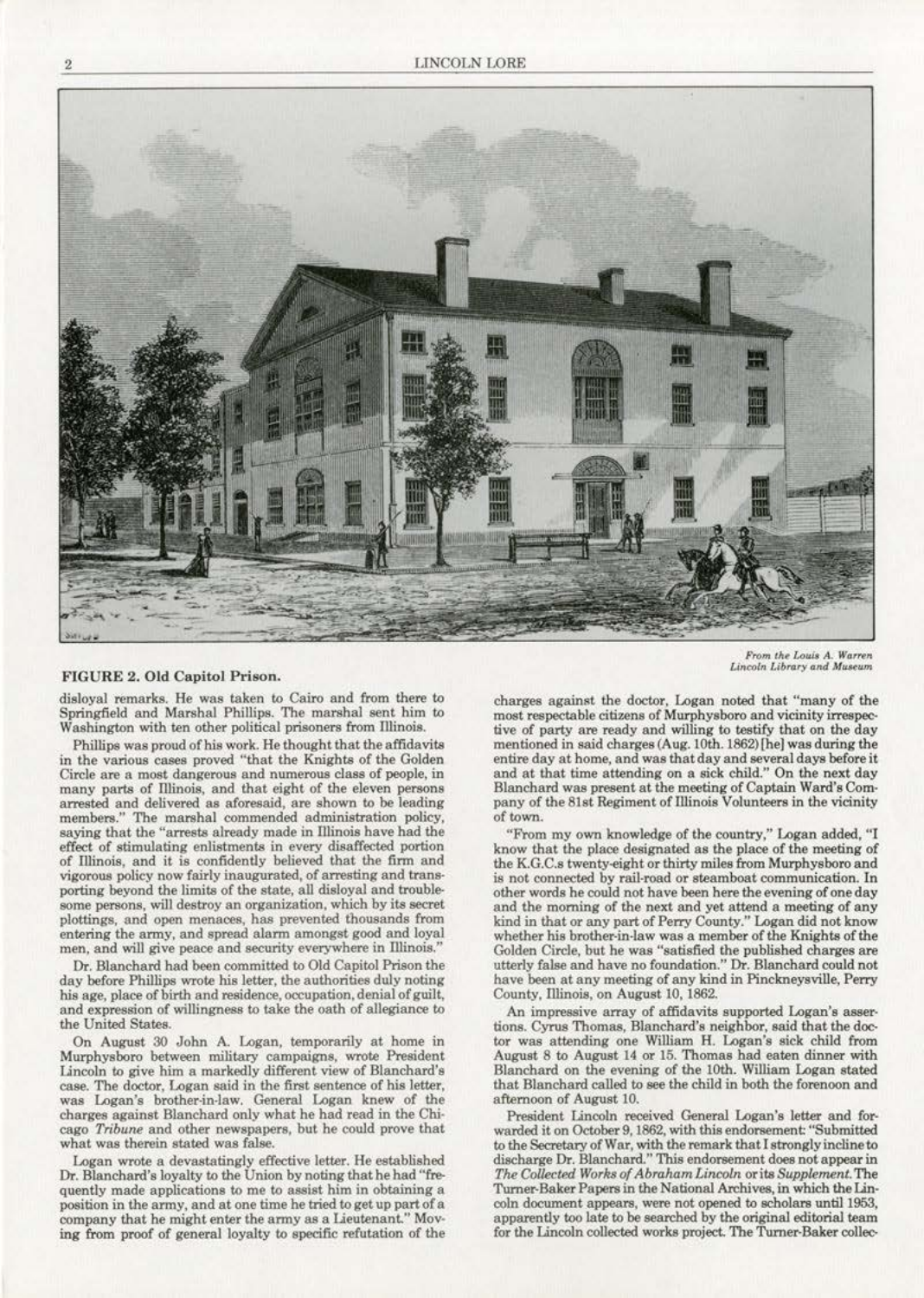tion is quite a large one and perhaps too great in size to be searched thereafter for the one-volume Supplement.

Blanchard was discharged and returned to southern illinois, where in 1863 he was elected state senator, on the Democratic ticket, of course.

The Blanchard episode is useful for more than showing that **arbitrary arrests sometimes caused innocent men** *to* **suffer. The**  way the case has been treated in subsequent historical literature **also serves** *to* **show some of the limitations of the works which**  have been critical of the Lincoln administration's policies.

Perhaps the most critical work and the one with perhaps the greatest influence is John A. Marshall's *American Bastile*, first published in Philadelphia in 1869 and republished numerous times thereafter. Many used book shops today offer testimony to **the wide dissemination of this work, for Marshall's book isoneof those most commonly found in the Civil War sections of such**  stares.

Marshall claimed to have been chosen Historian oftheAssocia· **tion of State Prisoners at a convention of fonner prisoners of**  based in part on testimony given Marshall by former prisoners.

**There are details in Or. Blanchard's account- about routes taken from one plaoe of incarceration to another, for example**  as it appears in *American Bastile* that would seem to indicate that Blanchard wrote or conversed with Marshall. But when checked against the original documents in the Turner-Baker Papers, the account of the case in Marshall's book is clearly riddled with errors.

Marshall stated that Blanchard, after his arrest in August 1862, was sent from Cairo to Marshal Phillips in Springfield, but

The marshal refused to receive him, and returned him under guard to General Prentiss at Cairo. He was then immediately liberated by the General and sent home, where he remained, **oontinuing the practioe of law until his second arrest.** 

In fact, the marshal sent Blanchard to the Old Capitol Prison and complimented the War Department on its wise policy.

There follows in Marshall's book an account of a second arrest **of Blanchard in 1868-an account which squares in some ways**  with the 1862 arrest documented in the Turner-Baker Papers. There is no mention of John A. Logan or of President Lincoln's recommendation to discharge Blanchard. By 1869. of course, Logan was a Republican, and a Radical Republican at that, and it may be that neither Blanchard nor Marshall wanted any mention of Logan's role in freeing his brother-in-law.

The most influential modern work on the subject has been done by Professor Frank Klement, whose *Copperheads in the Middle \Vest, Limits of Dissent,* and numerous articles in scholarly journals are responsible for the modern view that the Knights of the Golden Circle were a aort of Republican chimera, at most a few shady characters and stumblebums who posed no threat to the republic. Professor Klement is surely correct about the Knights, but his account of the Blanchard case, though based in part on research in the Turner-Baker Papers, is not very satisfactory either. *The Copperheads of the Middle \Vest* states that **the "net of an overly zealous federal marshal in southern lllinois produced nearly forty political prisoners" in a wave of arrests in**  August and September of 1862. In truth, there is evidence of 35 such arrests in the Turner-Baker Papers. In an earlier article on "Copperhead Secret Societies in Dlinois during the Civil War," Klement said that the affidavits in the Illinois cases "failed to prove Phillips' contention that all whom he had arrested were<br>'leading and influential members of the Knights of the Golden Circle'." Actually, Phillips never made such a claim. In the letter quoted earlier in this *Lincoln Lore*, for example, Phillips stated that eight of the eleven prisoners in the Blanchard group were K.G.C. members.

**These are minor errors, of course, and ones which do not by any**  means undermine Klement's assertion that the Knights of the Golden Circle were a political will-o-the-wisp. But such things do have meaning. Excluding mention of Logan's role and Lin· coln's, as Klement's account does, is perhaps a sign that Klement relied more heavily on Marshall's *American Bastile* than on the Turner-Baker Papers, and that, of course, would give a strong **and unwarranted Democratic bias to his interpretation.** 

When Marshall failed to mention President lincoln's role in

releasing Dr. Blanchard, it may have been because the doctor lowed suit, he had surely had the opportunity to see Logan's letter and Lincoln's endorsement himself. Klement's failure to **mention it was a failure to introduce a piece of evidence useful**  to the other side, for one of the standard modern defenses of the **Lincoln administration's record on civil liberties consists of pointing to those insta\_nces in which the president mitigated in·**  justices caused by arbitrary arrests. Professor Kenneth Bernard, for example, writing on "Lincoln and Civil Liberties" in the *Abraham Lincoln Quarterly* in 1951, said: "... while many arrests occurred which were in violation of this attitude of re**straint [on Lincoln's part in using his war powers]. such mis**takes, especially if they came to Lincoln's attention, were usually quickly rectified. Indeed, it is amazing to note the rapidity **with which most cases which reached Lincoln were considered**  and orders for release issued, even though Lincoln was constantly burdened with important problems of the war."

If a case like that of Dr. lsrael Blanchard did not come to Lin· coln's attention, then it is hard to imagine what kind of case did. Here was a grossly unjust arrest made on the strength of the flimsiest of affidavits. Affidavits and letters which directly refuted the allegation against the doctor poured into Washington. And the man arrested proved not only to be well connected but alao to be related to a wounded general of great political importance to **the Lincoln adminisb'ation. Since John A. logan intervened on**  Dr. Blanchard's behalf, there should be little wonder that Lin· **coln took notice.** 

The question of civil liberties in wartime occasionally raised tempers to the boiling point during the Civil War, and scholars **ever since have found it difficult to avoid treating the subject**  with considerable passion. The vast Civil War literature has yet to produce an entirely believable account of the Lincoln administration's internal security measures, one which would in dispassionate manner, make clear the clash of passions and in-<br>terests among the likes of Dr. Blanchard, Marshal Phillips, General Logan, and President Lincoln.



FIGURE 3. Lincoln in 1862.

*From the Louis A. Warren Lincoln Library* and Museum